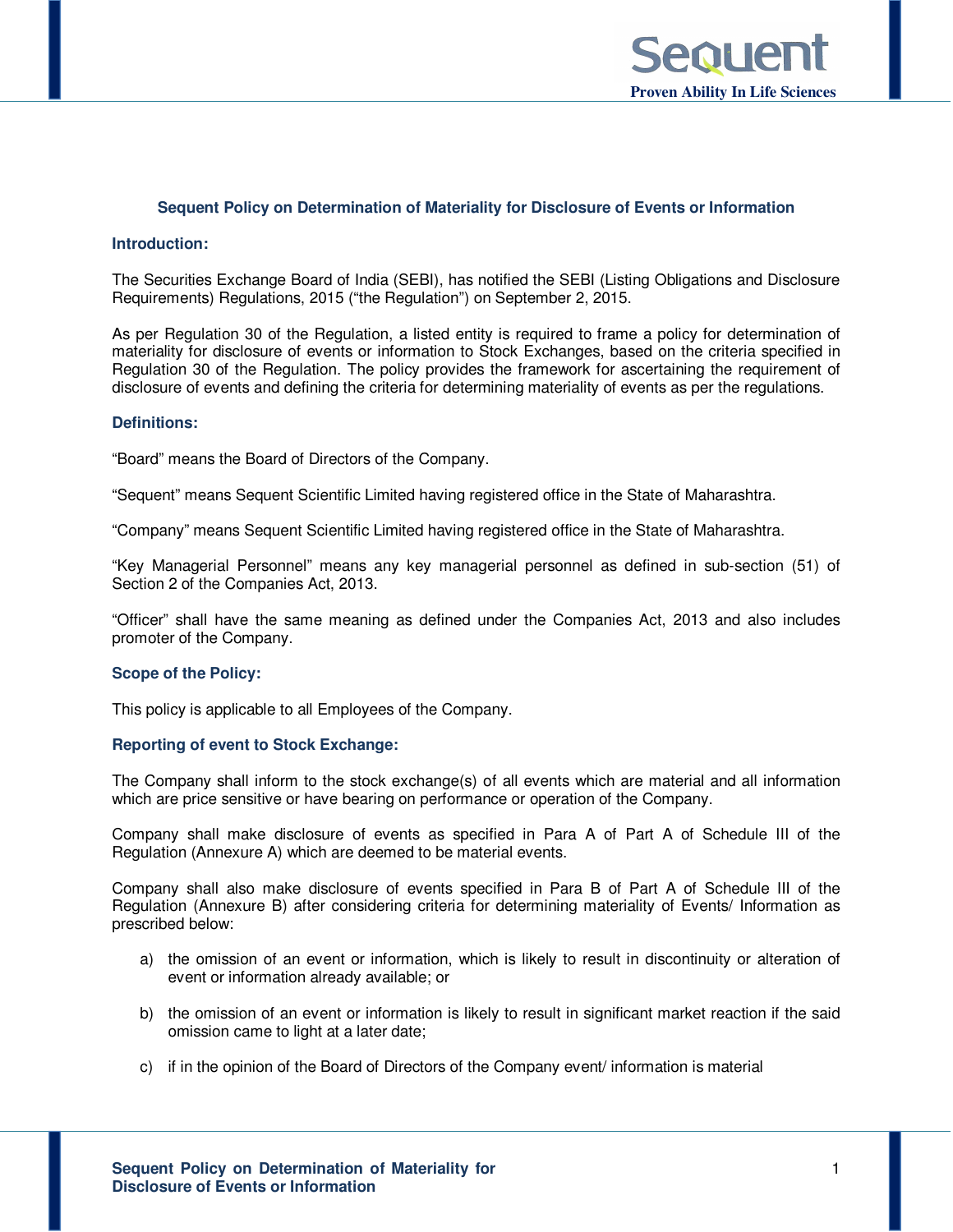The disclosures shall also include all events or information with respect to subsidiaries of the Company which are material.

The Company shall, with respect to disclosures made by the Company, make further disclosures updating material developments on a regular basis, till such time the event is resolved/closed, with relevant explanations.

The Company may on its own initiative also, confirm or deny any reported event or information to stock exchanges.

All other events or information which are not indicated in Para A or B of Part A of Schedule III of the Regulation, but which may have material effect shall be disclosed by the Company.

# **Authorization for making Disclosures:**

Managing Director, Chief Financial Officer and Company Secretary of the Company are authorized severally to determine materiality of an event or information and to make disclosures to Stock Exchanges under the regulation. Board will nominate the persons for making disclosures to Stock Exchange.

### **Timing of Disclosure:**

The Company shall disclose to stock exchanges of all events, as specified in Part A of Schedule III or information as soon as reasonably possible and not later than twenty four hours from the occurrence of event or information except the events as mentioned sub-para 4 of Para A of Part A of Schedule III of the Regulation.

If the disclosure is made after twenty four hours of occurrence of the event or information, the Company shall, along with such disclosures provide explanation for delay.

The disclosures with respect to following disclosures shall be made within 30 minutes of the conclusion of the board meeting:

- a. dividends and/or cash bonuses recommended or declared or the decision to pass any dividend and the date on which dividend shall be paid/dispatched;
- b. any cancellation of dividend with reasons thereof;
- c. the decision on buyback of securities;
- d. the decision with respect to fund raising proposed to be undertaken;
- e. increase in capital by issue of bonus shares through capitalization including the date on which such bonus shares shall be credited/dispatched;
- f. reissue of forfeited shares or securities, or the issue of shares or securities held in reserve for future issue or the creation in any form or manner of new shares or securities or any other rights, privileges or benefits to subscribe to;
- g. short particulars of any other alterations of capital, including calls;
- h. financial results;
- i. decision on voluntary delisting by the listed entity from stock exchange(s).

### **Website:**

The Company shall disclose on its website all such events or information which has been disclosed to stock exchanges and such disclosures shall be hosted on the website of the Company for a minimum period of five years.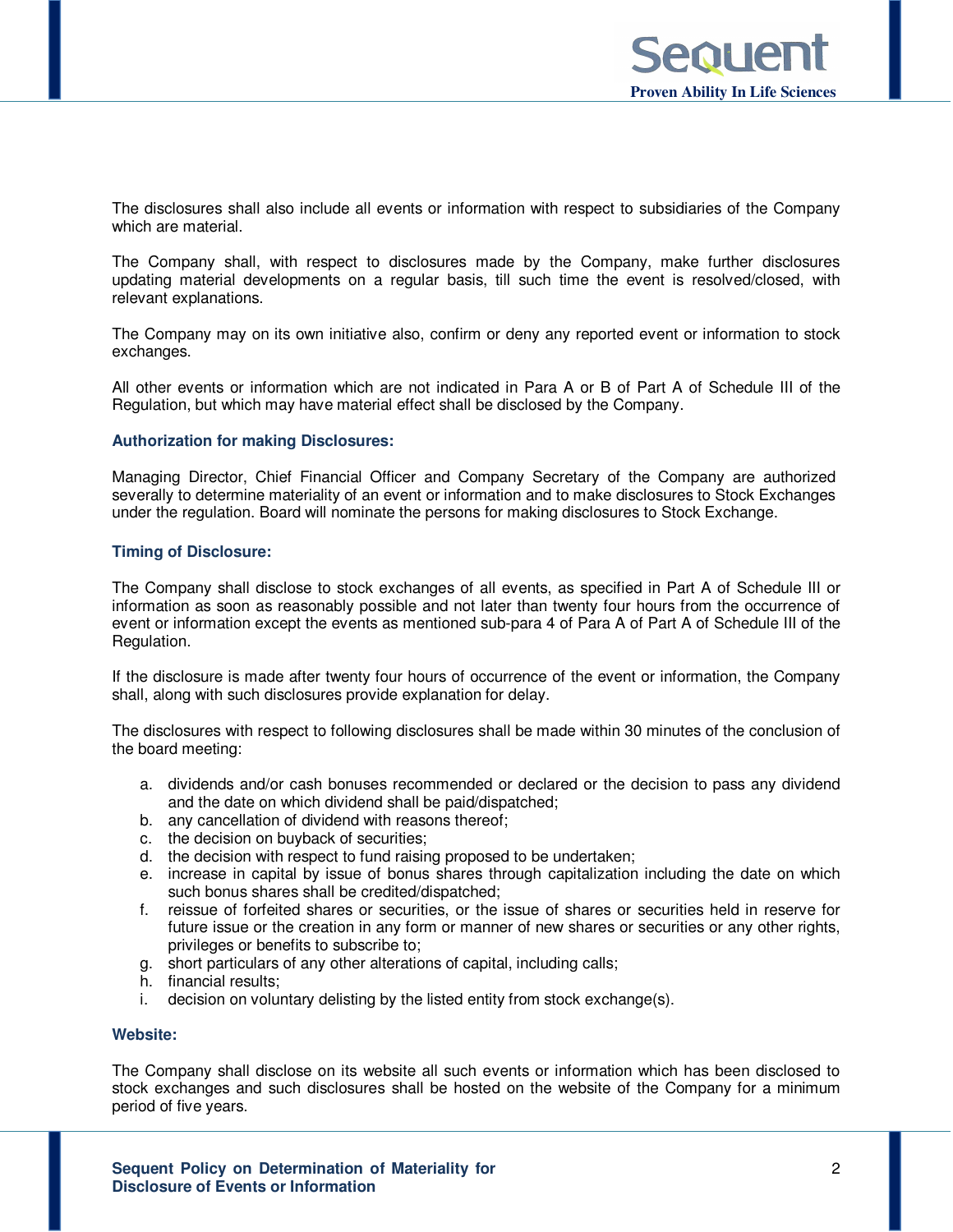

### **Guidance on when an event/information has occurred:**

- 1. The events/information shall be said to have occurred upon receipt of approval of Board of Directors in certain events/ information after receipt of approval of Board of Directors.
- 2. In other cases the events/information can be said to have occurred when the Company becomes aware of the events or information, or as soon as, an officer of the entity has, or ought to have reasonably come into possession of the information in the course of the performance of his duties.

# **Amendments and Updations:**

Any change in the Policy shall be approved by the Board. The Board shall have the right to withdraw and/ or amend any part of this Policy or the entire Policy, at any time, as it deems fit, or from time to time, and the decision of the Board in this respect shall be final and binding.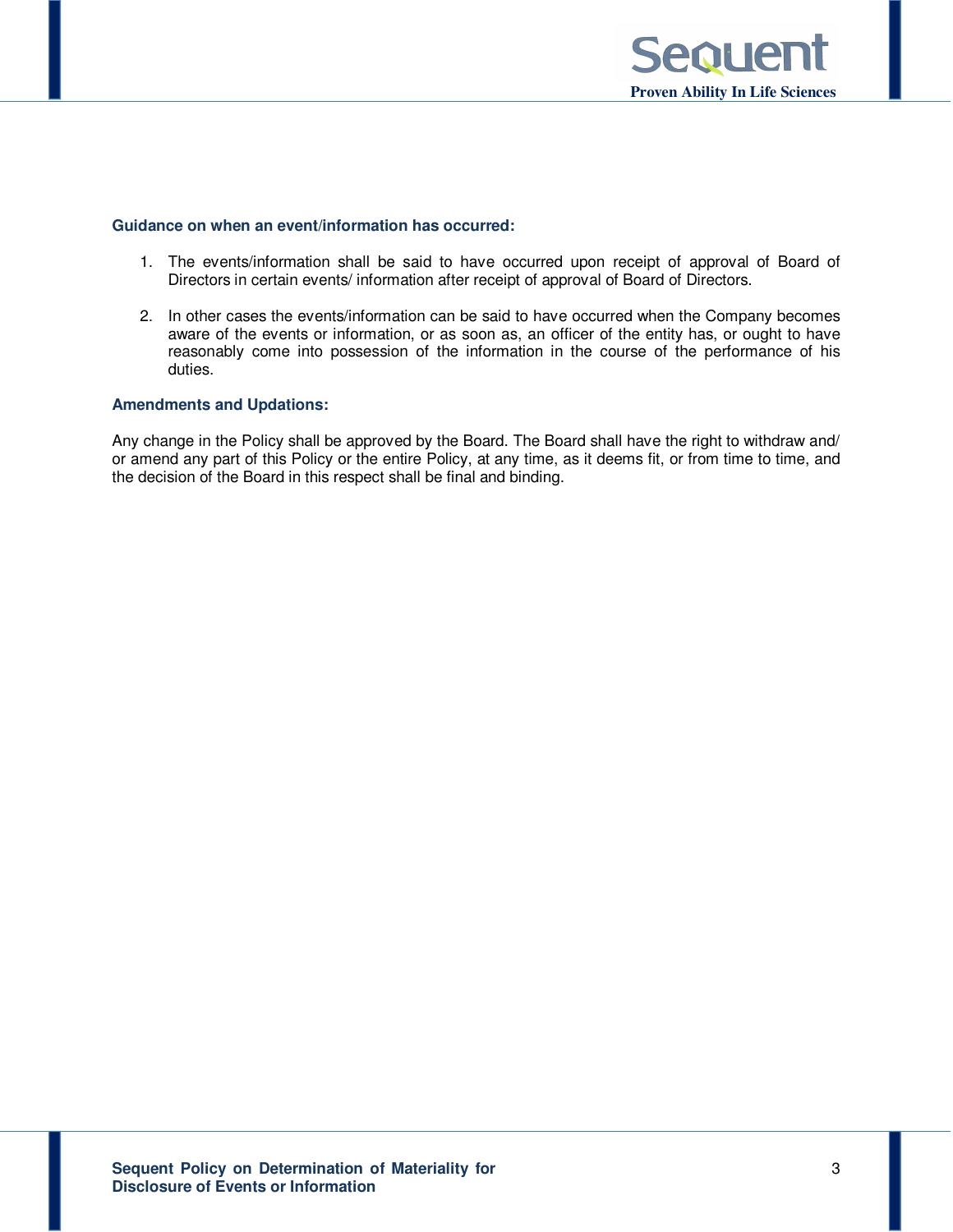

# **Annexure A**

# **A. Events which shall be disclosed without any application of the guidelines for materiality as specified in sub-regulation (4) of regulation (30)**

1. Acquisition(s) (including agreement to acquire), Scheme of Arrangement (amalgamation/ merger/ demerger/restructuring), or sale or disposal of any unit(s), division(s) or subsidiary of the listed entity or any other restructuring.

Explanation- For the purpose of this sub-para, the word 'acquisition' shall mean-

- (i) acquiring control, whether directly or indirectly; or
- (ii) acquiring or agreeing to acquire shares or voting rights in, a company, whether directly or indirectly, such that  $-$ 
	- (a) the listed entity holds shares or voting rights aggregating to five per cent or more of the shares or voting rights in the said company, or
	- (b) there has been a change in holding from the last disclosure made under sub-clause (a) of clause (ii) of the Explanation to this sub-para and such change exceeds two per cent of the total shareholding or voting rights in the said company.
- 2. Issuance or forfeiture of securities, split or consolidation of shares, buyback of securities, any restriction on transferability of securities or alteration in terms or structure of existing securities including forfeiture, reissue of forfeited securities, alteration of calls, redemption of securities etc.
- 3. Revision in Rating(s).
- 4. Outcome of Meetings of the board of directors: The listed entity shall disclose to the Exchange(s), within 30 minutes of the closure of the meeting, held to consider the following:
	- a) dividends and/or cash bonuses recommended or declared or the decision to pass any dividend and the date on which dividend shall be paid/dispatched;
	- b) any cancellation of dividend with reasons thereof;
	- c) the decision on buyback of securities;
	- d) the decision with respect to fund raising proposed to be undertaken
	- e) increase in capital by issue of bonus shares through capitalization including the date on which such bonus shares shall be credited/dispatched;
	- f) reissue of forfeited shares or securities, or the issue of shares or securities held in reserve for future issue or the creation in any form or manner of new shares or securities or any other rights, privileges or benefits to subscribe to;
	- g) short particulars of any other alterations of capital, including calls;
	- h) financial results;<br>i) decision on volur
	- decision on voluntary delisting by the listed entity from stock exchange(s).
- 5. Agreements (viz. shareholder agreement(s), joint venture agreement(s), family settlement agreement(s) (to the extent that it impacts management and control of the listed entity), agreement(s)/treaty(ies)/contract(s) with media companies) which are binding and not in normal course of business, revision(s) or amendment(s) and termination(s) thereof.
- 6. Fraud/defaults by promoter or key managerial personnel or by listed entity or arrest of key managerial personnel or promoter.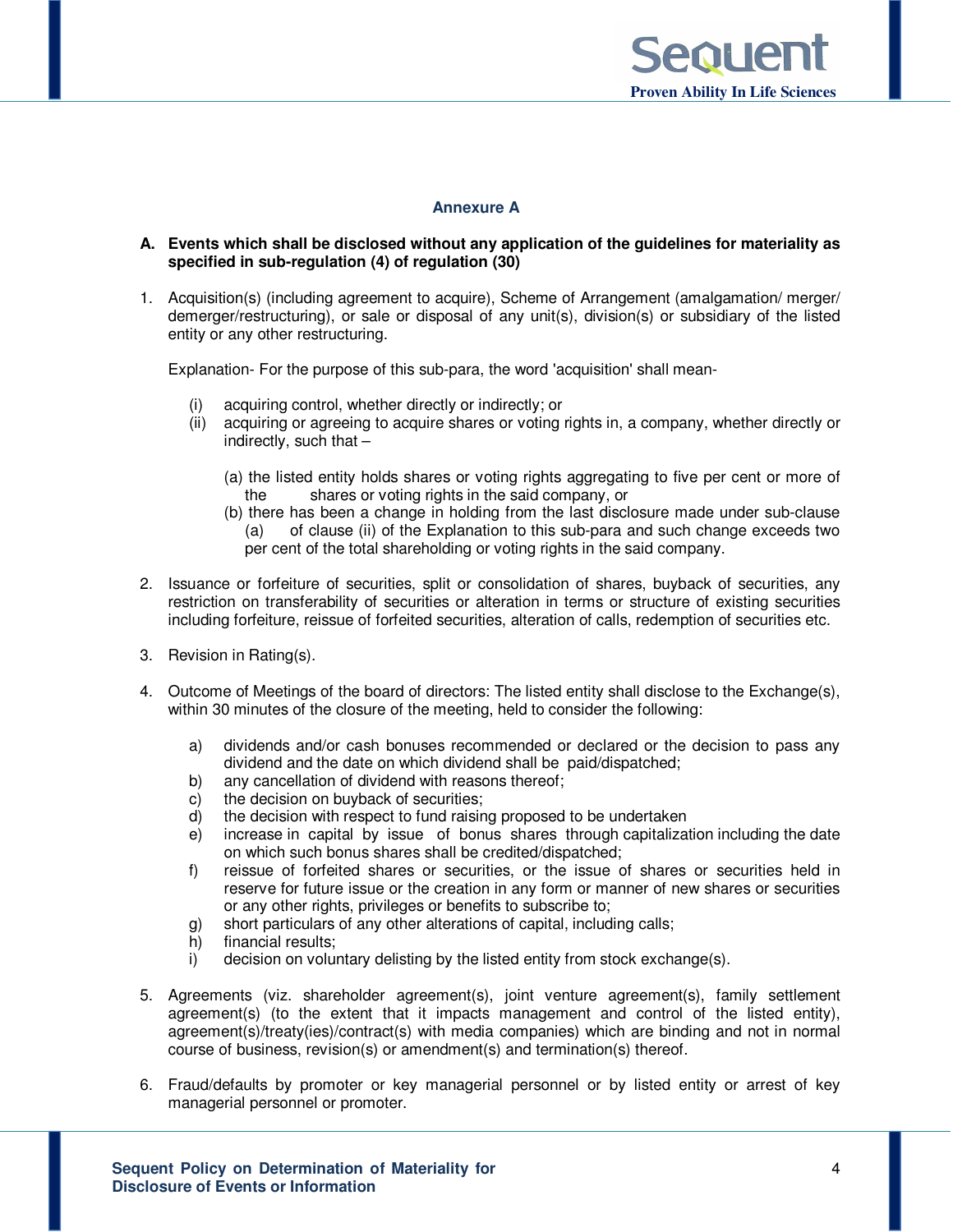

- 7. Change in directors, key managerial personnel (Managing Director, Chief Executive Officer, Chief Financial Officer , Company Secretary etc.), Auditor and Compliance Officer.
- 8. Appointment or discontinuation of share transfer agent.
- 9. Corporate debt restructuring.
- 10. One time settlement with a bank.
- 11. Reference to BIFR and winding-up petition filed by any party / creditors.
- 12. Issuance of Notices, call letters, resolutions and circulars sent to shareholders, debenture holders or creditors or any class of them or advertised in the media by the listed entity.
- 13. Proceedings of Annual and extraordinary general meetings of the listed entity.
- 14. Amendments to memorandum and articles of association of listed entity, in brief.
- 15. Schedule of Analyst or institutional investor meet and presentations on financial results made by the listed entity to analysts or institutional investors;
- **B. Events which shall be disclosed upon application of the guidelines for materiality referred sub-regulation (4) of regulation (30):**
- 1. Commencement or any postponement in the date of commencement of commercial production or commercial operations of any unit/division.
- 2. Change in the general character or nature of business brought about by arrangements for strategic, technical, manufacturing, or marketing tie-up, adoption of new lines of business or closure of operations of any unit/division (entirety or piecemeal).
- 3. Capacity addition or product launch.
- 4. Awarding, bagging/ receiving, amendment or termination of awarded/bagged orders/contracts not in the normal course of business.
- 5. Agreements (viz. loan agreement(s) (as a borrower) or any other agreement(s) which are binding and not in normal course of business) and revision(s) or amendment(s) or termination(s) thereof.
- 6. Disruption of operations of any one or more units or division of the listed entity due to natural calamity (earthquake, flood, fire etc.), force majeure or events such as strikes, lockouts etc.
- 7. Effect(s) arising out of change in the regulatory framework applicable to the listed entity.
- 8. Litigation(s) / dispute(s) / regulatory action(s) with impact.
- 9. Fraud/defaults etc. by directors (other than key managerial personnel) or employees of listed entity.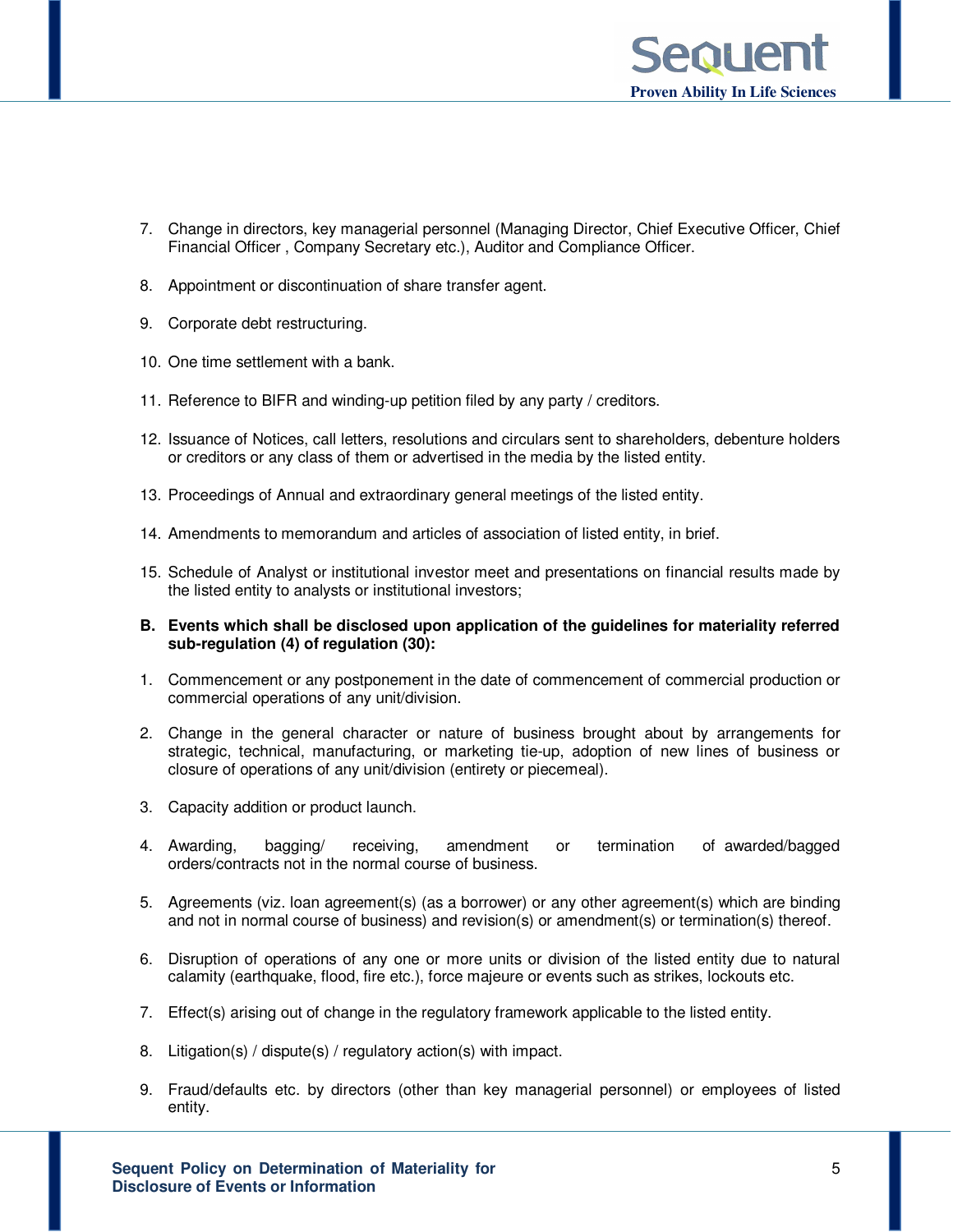

- 10. Options to purchase securities including any ESOP/ESPS Scheme.
- 11. Giving of guarantees or indemnity or becoming a surety for any third party.
- 12. Granting, withdrawal, surrender, cancellation or suspension of key licenses or regulatory approvals.
- C. Any other information/event viz. major development that is likely to affect business, e.g. emergence of new technologies, expiry of patents, any change of accounting policy that may have a significant impact on the accounts, etc. and brief details thereof and any other information which is exclusively known to the listed entity which may be necessary to enable the holders of securities of the listed entity to appraise its position and to avoid the establishment of a false market in such securities.
- D. Without prejudice to the generality of para (A), (B) and (C) above, the listed entity may make disclosures of event/information as specified by the Board from time to time.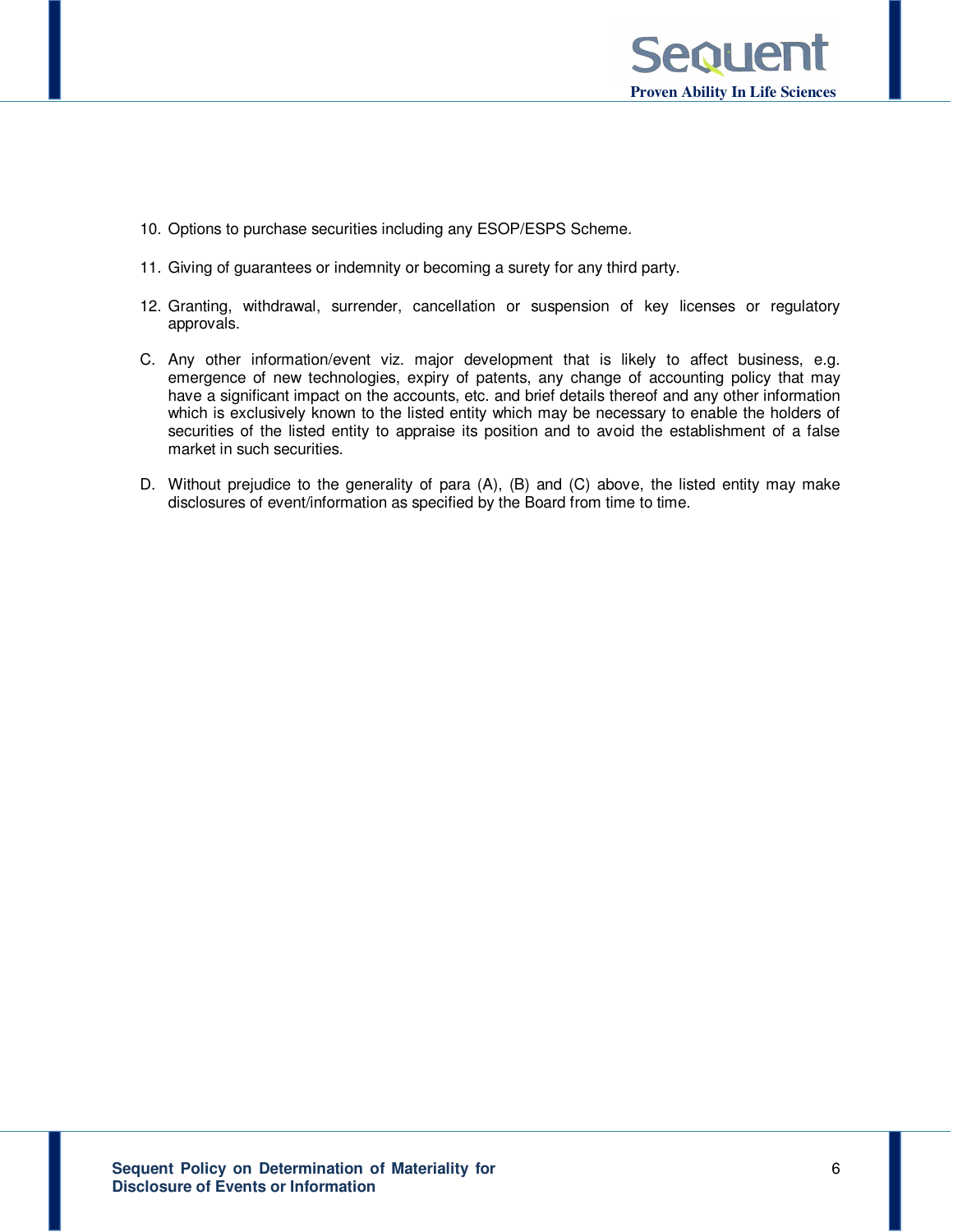

# **Annexure B**

- A. The listed entity shall promptly inform to the stock exchange(s) of all information which shall have bearing on performance/operation of the listed entity or is price sensitive or shall affect payment of interest or dividend of non-convertible preference shares or redemption of non-convertible debt securities or redeemable preference shares including:
	- 1) expected default in timely payment of interests/preference dividend or redemption or repayment amount or both in respect of the non-convertible debt securities and nonconvertible redeemable preference shares and also default in creation of security for debentures as soon as the same becomes apparent;
	- 2) any attachment or prohibitory orders restraining the listed entity from transferring non-convertible debt securities or non-convertible redeemable preference shares from the account of the registered holders along-with the particulars of the numbers of securities so affected, the names of the registered holders and their demat account details;
	- 3) any action which shall result in the redemption, conversion, cancellation, retirement in whole or in part of any non-convertible debt securities or reduction, redemption, cancellation, retirement in whole or in part of any non-convertible redeemable preference shares;
	- 4) any action that shall affect adversely payment of interest on non-convertible debt securities or payment of dividend on non-convertible redeemable preference shares including default by issuer to pay interest on non-convertible debt securities or redemption amount and failure to create a charge on the assets;
	- 5) any change in the form or nature of any of its non-convertible debt securities or nonconvertible redeemable preference shares that are listed on the stock exchange(s) or in the rights or privileges of the holders thereof and make an application for listing of the securities as changed, if the stock exchange(s) so require;
	- 6) any changes in the general character or nature of business / activities, disruption of operation due to natural calamity, and commencement of commercial production / commercial operations;
	- 7) any events such as strikes and lock outs, which have a bearing on the interest payment/ dividend payment / principal repayment capacity;
	- 8) details of any letter or comments made by debenture trustees regarding payment/nonpayment of interest on due dates, payment/non-payment of principal on the due dates or any other matter concerning the security, listed entity and /or the assets along with its comments thereon, if any;
	- 9) delay/ default in payment of interest or dividend / principal amount/redemption for a period of more than three months from the due date;
	- 10) failure to create charge on the assets within the stipulated time period;
	- 11) any instance(s) of default/delay in timely repayment of interests or principal obligations or both in respect of the debt securities including, any proposal for re-scheduling or